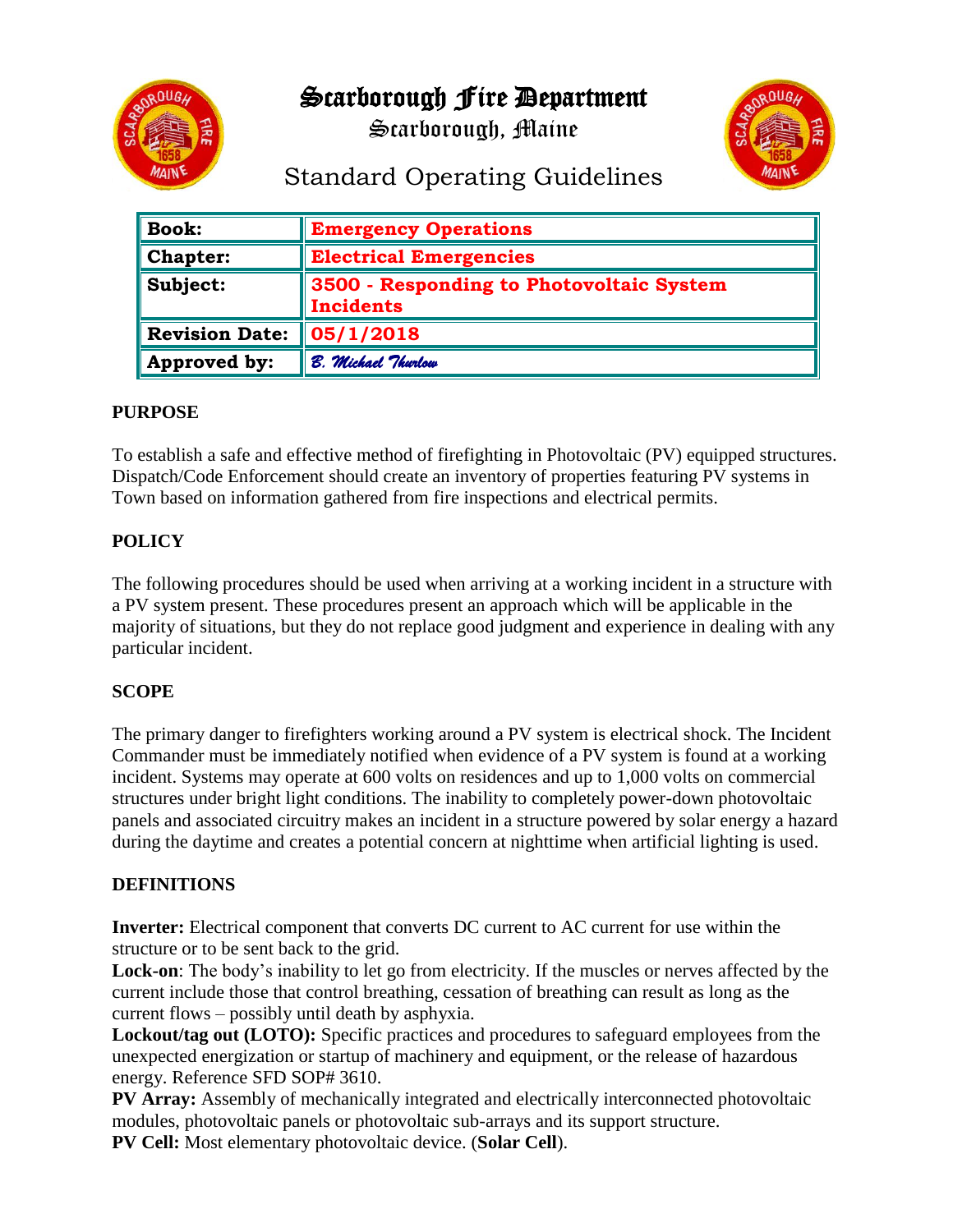**PV Module:** A complete, environmentally protected unit consisting of solar cells, optics, and other components designed to generate DC power when exposed to sunlight.

**PV Panel:** A collection of modules mechanically fastened together, wired, and designed to provide a field-installable unit.

**PV System:** Assembly of components that produce and supply electricity by the conversion of solar energy.

## **PREREQUISITES**

- A. In residential and commercial applications, the PV system's integration is achieved through either a back-feed circuit breaker at the main panel, a bus tap, or at the switchgear serving a commercial building. In any case, the electricity generated from the PV system is "back- fed" into the building's electrical system.
- B. The DC power generated by an array is carried back to an inverter via conductors in conduit or cable tray to the main panel. Inverters convert the direct current (DC) to alternating current (AC).
- C. Depending on the type of system and when it was installed, securing the utilities may not reduce the shock hazard of an array. **Always assume the system is still energized**.
- D. If there is a PV system involved, rule out the presence of a battery back-up system which will keep circuits in the building energized.
- E. Scene lighting and exposure fires may provide a sufficient amount of illumination to solar modules to generate a "lock-on" hazard.
- F. Damage to modules from the incident or tools may result in electrical and fire hazards. These hazards may occur in parts of the system other than at the point of damage.
- G. Structural firefighting PPE must be worn, however they provide little protection against electric shock.
- H. Fires under the array but above the roof may breach roofing materials and decking, aiding in fire growth.

## **PROCEDURE**

- A. On arrival:
	- 1. Size-up
	- 2. Identify and validate hazards
	- 3. Identify the existence of a PV power system and notify the IC.
	- 4. Locate rooftop panels, beware of energy and additional roof weight hazards.
	- 5. Always consider PV systems and their components as electrically energized.
	- 6. Locate the main electrical panel and open (shut off) the main breaker and any other disconnects present. Try not to open (shut off) all branch circuit breakers for investigation preservation.
	- 7. Use LOTO (Lock out/Tag out) system.
	- 8. Identify battery banks, usually located in garages or basements as they may be the cause of smoke or fire.
	- 9. Do not break the PV panels or cut wiring coming from them, they are electrically hot.
- B. If you encounter a structure fire, implement structural firefighting techniques stressing all fireground personnel must stay clear of the electrical hazard. Serious injury can occur during daylight.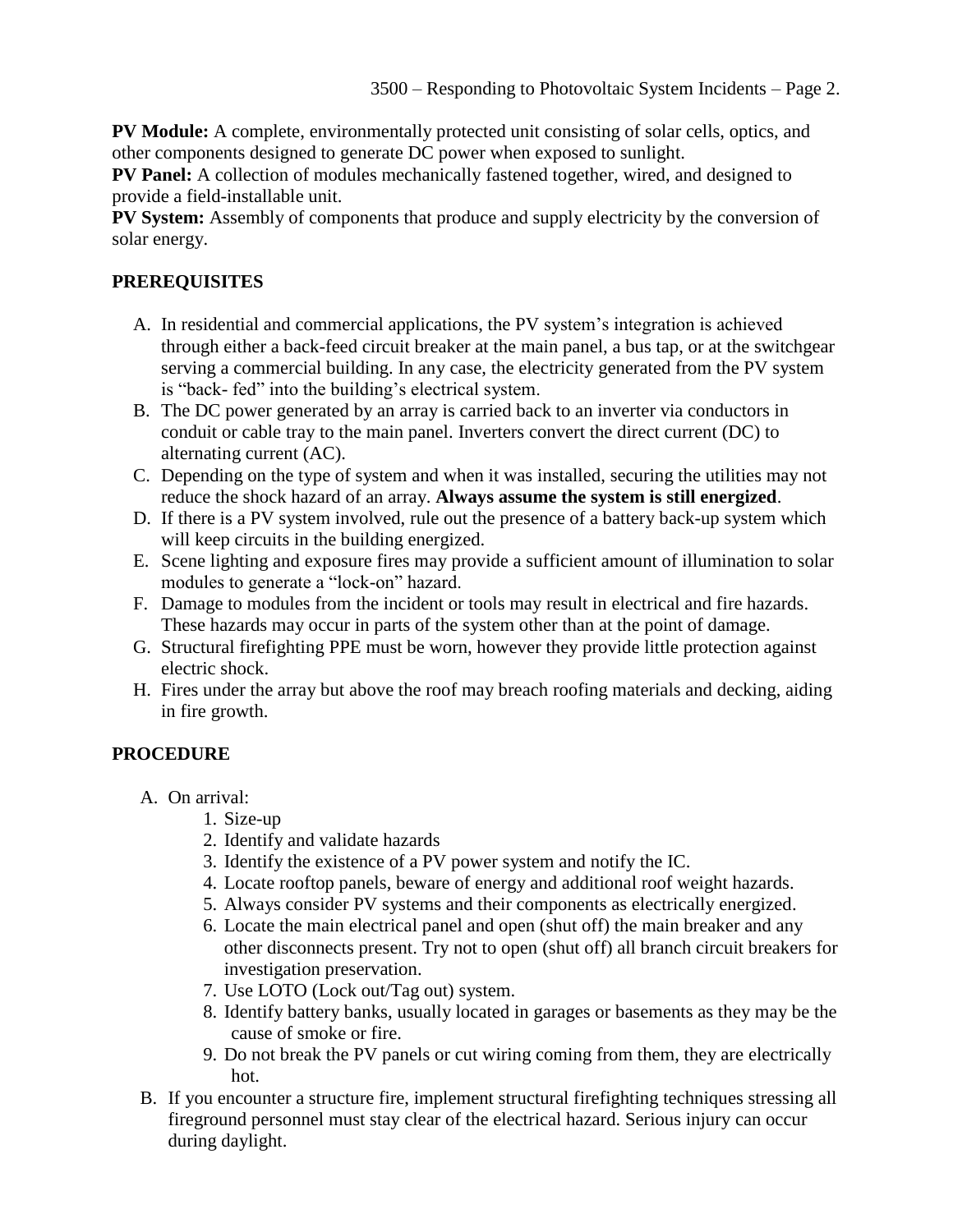- C. When engaging in firefighting tactics on structures that may have energized PV systems, the issue of whether or not to apply water or dry chemical extinguishers is an important tactical decision. Straight streams or foam should not be used.
- D. If a PV array becomes engulfed in fire and water is used, the array should be attacked similarly to any piece of electrically energized equipment. Shut down the power and apply water to the array with the nozzle set to a 20-30 degree fog pattern. Firefighters should be at least 5 feet away from the energized source.
- E. Rooftop firefighting operational hazards:
	- a) Metal roofs may become energized.
	- b) Tripping or slipping may occur on a rooftop in dark or smoky conditions.
	- c) During roof operations fire fighters will need to consider the additional weight of the PV array on a roof structure that may be weakened by the fire.
	- d) A rooftop solar array may prevent direct access to the section of roof providing the optimum point of ventilation.
	- e) Under no circumstances should solar panels be damaged or compromised to perform vertical ventilation.
	- f) Using any ladder near electrical equipment such as solar panels could create a conductive path to the firefighter.
	- g) Panels have the potential to slide off roofs.
	- h) PV conduits may run in attic spaces. The National Electrical Code® requires solar PV conduit/wiring systems to be installed more than 10 inches from the roof deck or sheathing unless they are directly under the array. However, firefighters should still proceed cautiously when operating saws for ventilation operations.
	- i) Firefighters should consider using positive pressure ventilation (PPV) in dwellings equipped with solar panels.
- F. Batteries generally burn with difficulty, although plastic battery casings provide a limited contribution to the combustion process.
- G. Batteries that do burn or are damaged in a fire generate fumes and gases that may be flammable and or toxic. Lithium-ion batteries should be extinguished with large amounts of water in order to cool the reaction.
- H. Spilled electrolyte from lead acid batteries can react with other metals and produce toxic fumes and flammable or explosive gases. Dry chemical, CO2, and foam are the preferred methods for extinguishing a fire involving these type of batteries. Water is normally not the extinguishing agent of choice.
- I. Salvage and Overhaul:
	- a) A fire event may compromise the PV conduit and wire system resulting in arcing, and may lead to a possible rekindle the next morning at sun up. Make sure to check the scene in the daylight after the event to ensure that no rekindle takes place.
	- b) Once you isolate the system, removal of the PV modules should only be done by qualified personnel with electrical PPE.
	- c) Energized system components located inside the building may create an electric shock hazard for interior overhaul crews. PV system conduit and wiring can be located in any portion of the building, including equipment rooms, closets, garages and attic spaces.
	- d) The system should not be reenergized until a qualified solar provider/electrical contractor can satisfactorily recommission the system.